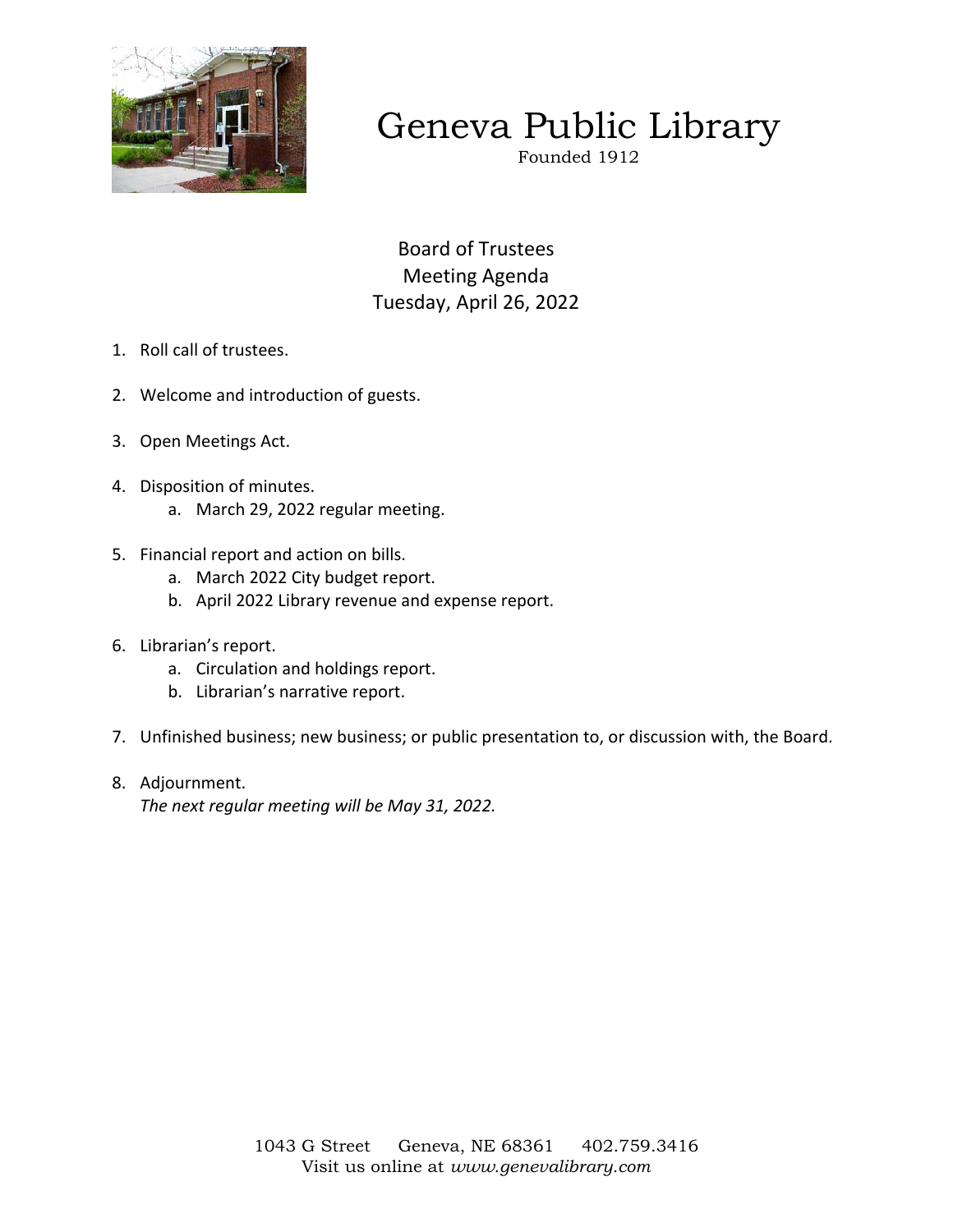## Geneva Public Library Board of Trustees Meeting Tuesday, March 29, 2022

The Geneva Public Library Board of Trustees met in open session at 5:30 p.m. in the Library's Board Room, abiding by the Nebraska Open Meeting Laws. The meeting was preceded by the advanced notice thereof at three locations, being the three banks in Geneva.

The meeting was called to order by Board President, Brandon Thompson. Members in attendance were Karen Schotsch, Secretary; Mary Stofer; Liz Kaye-Skinner, Vice President; and Sally Miller, Foundation Liaison. Also attending was Library Director Sarah Johnson.

Sarah presented bills to be paid. Liz made a motion to pay the bills as presented and Karen seconded. All Board members voted to approve.

Sarah handed out copies of a portion of the Library policies to the Board. She briefly explained the upcoming accreditation process, and then reviewed the Advocacy and Collection Department policies, and asked that the Board review them all before the next meeting.

There was a discussion on replacing the chairs for the meeting rooms. Breakage is becoming a problem and Sarah is investigating replacing them all with chairs that are more sturdy and that would be stackable. The cost will be approximately \$20,000. The Board will be going to the Foundation to ask for assistance in purchasing the chairs.

Sarah informed the Board on how the "no fines" process is going. Since March 1st the Library has waived \$49.50. The librarians have been explaining the new process to patrons and answering questions until everyone gets used to it.

Sarah and Board members, Thompson, Schotsch, Stofer and Miller watched a video on policies in order to continue accruing required hours.

The meeting was adjourned at 6:48 p.m. after a motion was made by Sally and seconded by Karen. All Board members voted to approve.

The next regular Board of Trustees meeting will be Tuesday, April 26, 2022.

Submitted by Karen Schotsch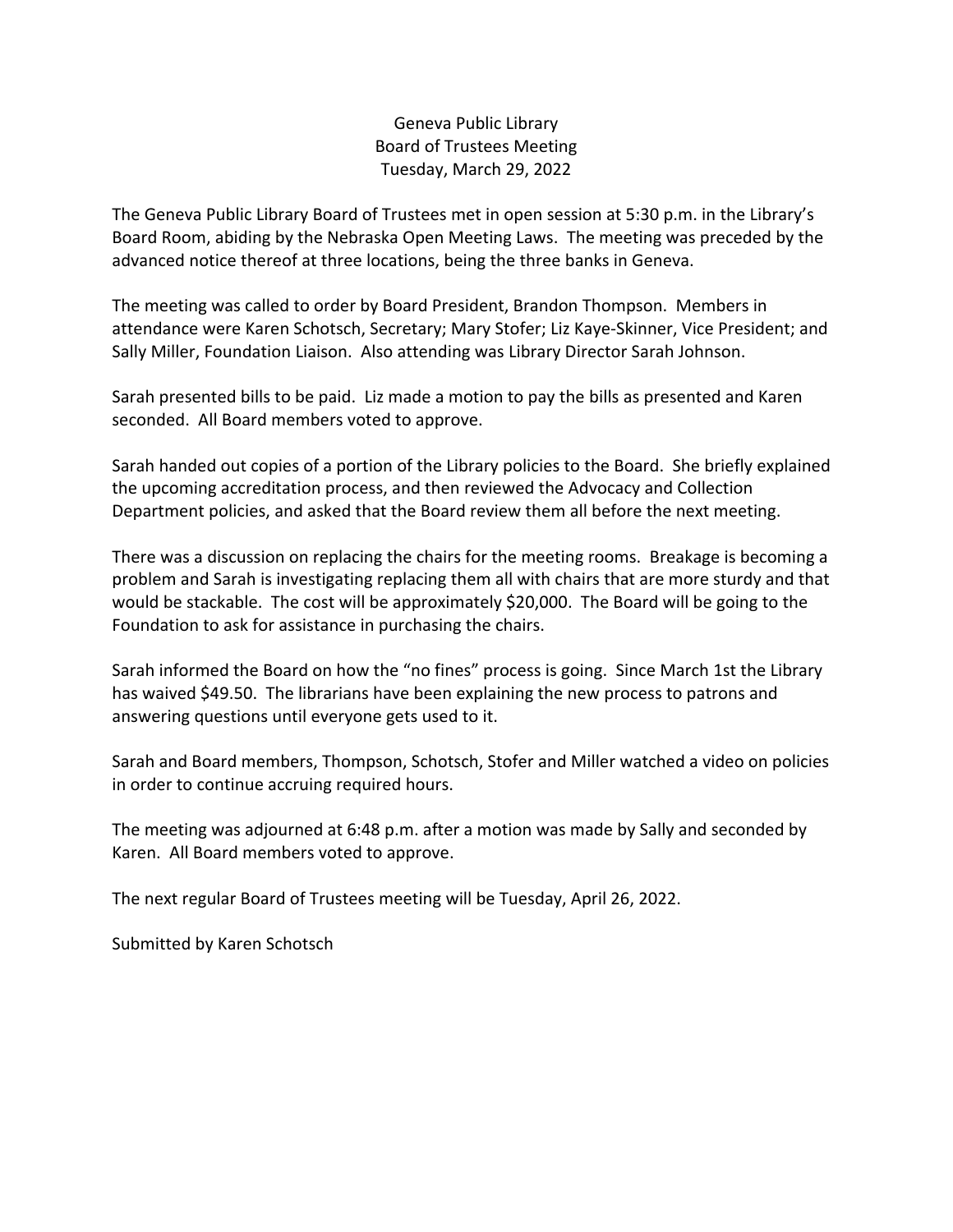#### Tue Apr 5, 2022 8:56 AM **REVENUE & EXPENSE REPORT** Page 1 **CALENDAR 3/2022, FISCAL 6/2021**

| <b>ACCOUNT NUMBER</b> | ACCOUNT TITLE                  | <b>MTD</b><br><b>BALANCE</b> | <b>YTD</b><br><b>BALANCE</b> | <b>BUDGET</b> | <b>DIFFERENCE</b> |
|-----------------------|--------------------------------|------------------------------|------------------------------|---------------|-------------------|
|                       |                                | LIBRARY DEPARTMENT           |                              |               |                   |
| 01.44.4000            | PROPERTY TAX                   | .00                          | .00.                         | .00           | .00               |
| 01.44.4102            | GRANT                          | .00                          | 14, 319.12                   | .00           | 14, 319. 12-      |
| 01.44.4103            | LIBRARY MEMORIAL REVENUE       | .00                          | 320.00                       | .00           | 320.00-           |
| 01.44.4206            | STATE AID                      | .00                          | .00                          | 1,200.00      | 1,200.00          |
| 01.44.4313            | IN-LIEU-OF-TAX                 | .00                          | .00                          | .00.          | .00               |
| 01.44.4317            | 5% GROSS TAX                   | .00                          | .00                          | .00           | .00               |
| 01.44.4400            | <b>FEES</b>                    | 116.39                       | 1,689.14                     | 3,000.00      | 1,310.86          |
| 01.44.4450            | DONATIONS                      | 220.79                       | 2,583.92                     | 3,000.00      | 416.08            |
| 01.44.4550            | MISCELLANEOUS                  | .00                          | 2.96                         | .00.          | $2.96 -$          |
| 01.44.4650            | SECRET GARDENER REFUND         | .00                          | 1,484.95                     | 2,500.00      | 1,015.05          |
| 01.44.4800            | TRANSFER IN                    | .00                          | .00.                         | .00.          | .00               |
| 01.44.4900            | BEGINNING CASH BAL-EST.        | .00                          | .00                          | .00           | .00               |
|                       |                                |                              |                              |               |                   |
|                       | TOTAL REVENUE                  | 337.18                       | 20,400.09                    | 9,700.00      | 10,700.09-        |
|                       |                                | ============                 | ============                 | ============  | ============      |
|                       | LIBRARY TOTAL                  | 337.18                       | 20,400.09                    | 9,700.00      | 10,700.09-        |
| 01.44.5000            | SALARIES-LIBRARY               | 7,247.87                     | 48,991.79                    | 106,000.00    | 57,008.21         |
| 01.44.5001            | FICA EXPENSE-LIBRARY           | 521.37                       | 3,552.58 8,200.00            |               | 4,647.42          |
| 01.44.5002            | RETIREMENT-LIBRARY             | 605.62                       | 4,170.59                     | 9,800.00      | 5,629.41          |
| 01.44.5005            | TRAINING & CONFERENCES         | 314.48                       | 1,229.10                     | 1,600.00      | 370.90            |
| 01.44.5008            | EMP HEALTH INS LIBRARY         | 1,556.10                     | 8,893.80                     | 19,500.00     | 10,606.20         |
| 01.44.5101            | OTHER LABOR                    | .00                          | 55.00                        | 200.00        | 145.00            |
| 01.44.5102            | CLEANING SUPPLIES              | 55.80                        | 384.40                       | 1,000.00      | 615.60            |
| 01.44.5103            | CLEANING CONTRACT              | .00                          | .00.                         | .00           | .00               |
| 01.44.5112            | <b>GRANT EXPENSE</b>           | 527.24                       | 8,814.88                     | .00           | 8,814.88-         |
| 01.44.5120            | PUBLISHING                     | .00                          | 704.00                       | 200.00        | $504.00 -$        |
| 01.44.5200            | UTILITIES ELECTRIC             | 274.65                       | 2,093.63                     | 5,500.00      | 3,406.37          |
| 01.44.5201            | UTILITIES GAS                  | 123.46                       | 1,337.08                     | 2,000.00      | 662.92            |
| 01.44.5202            | UTILITIES PHONE                | 126.49                       | 769.30                       | 1,500.00      | 730.70            |
| 01.44.5203            | UTILITIES GARBAGE              | 20.50                        | 118.50                       | 300.00        | 181.50            |
| 01.44.5205            | UTILITIES INTERNET             | 59.95                        | 373.86                       | 700.00        | 326.14            |
| 01.44.5226            | REPAIR-MAINT BLDG&STRUCTUR     | .00                          | 160.25                       | 20,000.00     | 19,839.75         |
| 01.44.5227            | REPAIR-MAINT EQUIPMENT         | .00                          | .00                          | .00           | .00               |
| 01.44.5230            | MAINT. AGREEMENT ELEV & SPRINK | .00                          | 1,175.60                     | 2,000.00      | 824.40            |
| 01.44.5232            | COMPUTER MAINT AGREEMENT       | 358.18                       | 3,025.89                     | 3,000.00      | $25.89 -$         |
| 01.44.5242            | SECRET GARDEN                  | .00                          | 108.75                       | 2,000.00      | 1,891.25          |
| 01.44.5250            | MISCELLANEOUS                  | .00                          | 72.01                        | 1,000.00      | 927.99            |
| 01.44.5251            | MEMORIAL DONATIONS             | .00                          | .00                          | .00           | .00               |
| 01.44.5253            | <b>REFUND</b>                  | .00                          | .00                          | .00           | .00               |
| 01.44.5500            | SUPPLIES                       | 389.89                       | 1,481.09                     | 2,000.00      | 518.91            |
| 01.44.5501            | OFFICE SUPPLIES                | 16.35                        | 2,065.75                     | 3,000.00      | 934.25            |
| 01.44.5504            | SUPPLIES BOOKS                 | 1,232.82                     | 7,762.61                     | 15,000.00     | 7,237.39          |
| 01.44.5505            | PROGRAMMING                    | 35.54                        | 1,277.70                     | 2,000.00      | 722.30            |
| 01.44.5506            | SUPPLIES (NONPRINT)            | 109.43                       | 1,284.51                     | 2,000.00      | 715.49            |
| 01.44.5507            | FEES                           | .00.                         | .00.                         | .00           | .00               |
| 01.44.5601            | CAPITAL OUTLAY LAND            | .00                          | .00                          | .00           | .00               |
| 01.44.5602            | CAPITAL OUTLAY BUILDINGS       | .00                          | .00                          | .00           | .00               |
| 01.44.5603            | CAPITAL OUTLAY EQUIPMENT       | .00.                         | .00                          | 7,000.00      | 7,000.00          |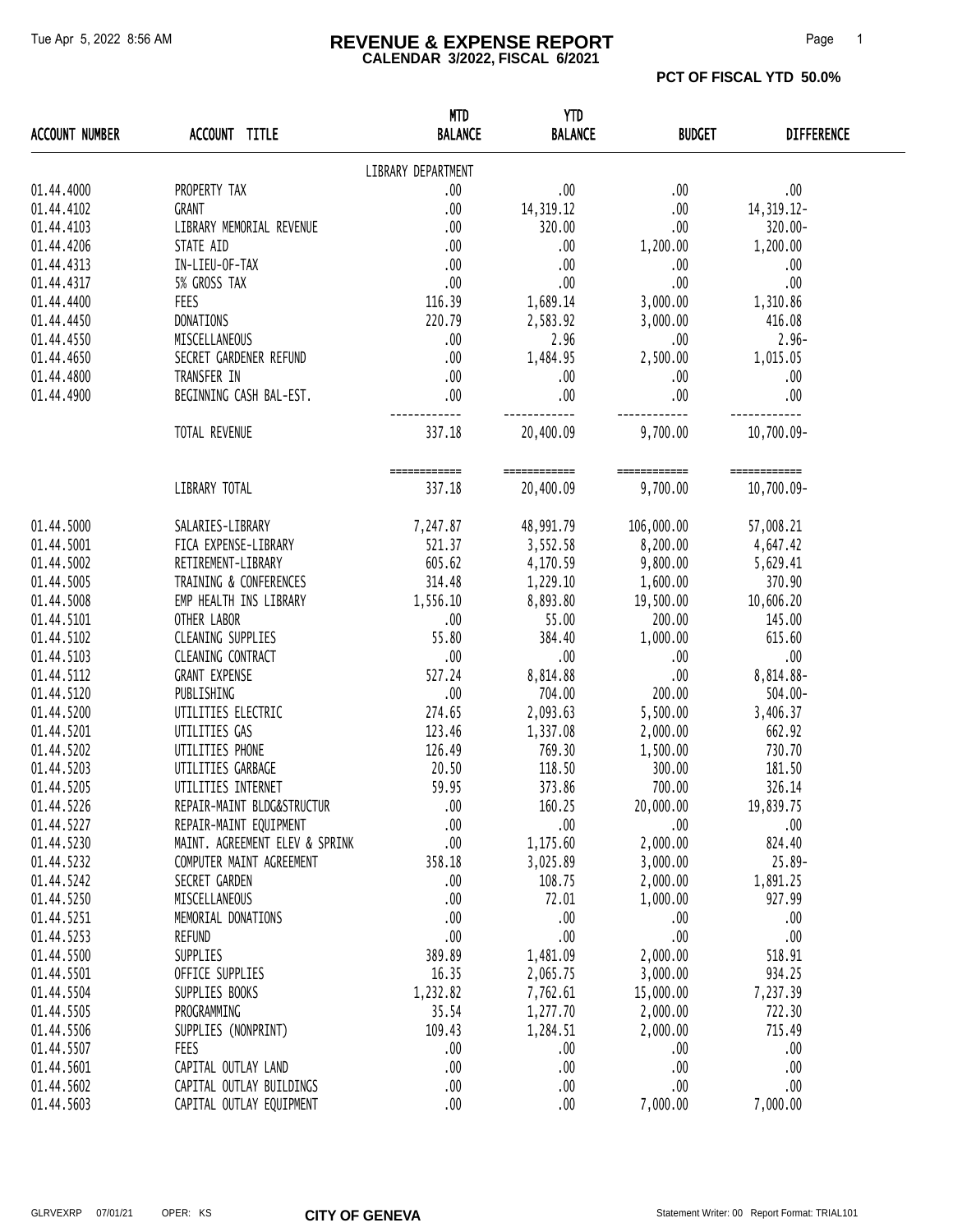#### Tue Apr 5, 2022 8:56 AM **REVENUE & EXPENSE REPORT** Page 2 **CALENDAR 3/2022, FISCAL 6/2021**

**PCT OF FISCAL YTD 50.0%** 

| <b>ACCOUNT NUMBER</b> | ACCOUNT TITLE             | <b>MTD</b><br><b>BALANCE</b>               | YTD<br><b>BALANCE</b>                                       | <b>BUDGET</b>                                | <b>DIFFERENCE</b>                                          |  |
|-----------------------|---------------------------|--------------------------------------------|-------------------------------------------------------------|----------------------------------------------|------------------------------------------------------------|--|
| 01.44.5900            | TRANSFER OUT              | .00                                        | .00                                                         | .00                                          | .00                                                        |  |
|                       | TOTAL EXPENSES            | 13,575.74                                  | 99,902.67                                                   | 215,500.00                                   | 115,597.33                                                 |  |
|                       | LIBRARY TOTAL             | ============<br>13,575.74                  | -------------<br>99,902.67                                  | ============<br>215,500.00                   | ============<br>115,597.33                                 |  |
|                       | <b>GENERAL FUND TOTAL</b> | ============<br>13,238.56-<br>============ | ============<br>79,502.58-<br>-------------<br>------------ | ============<br>205,800.00-<br>------------- | ============<br>126, 297.42-<br>------------<br>---------- |  |
|                       | Report Total              | 13,238.56-                                 | 79,502.58-                                                  | 205,800.00-                                  | 126, 297.42-                                               |  |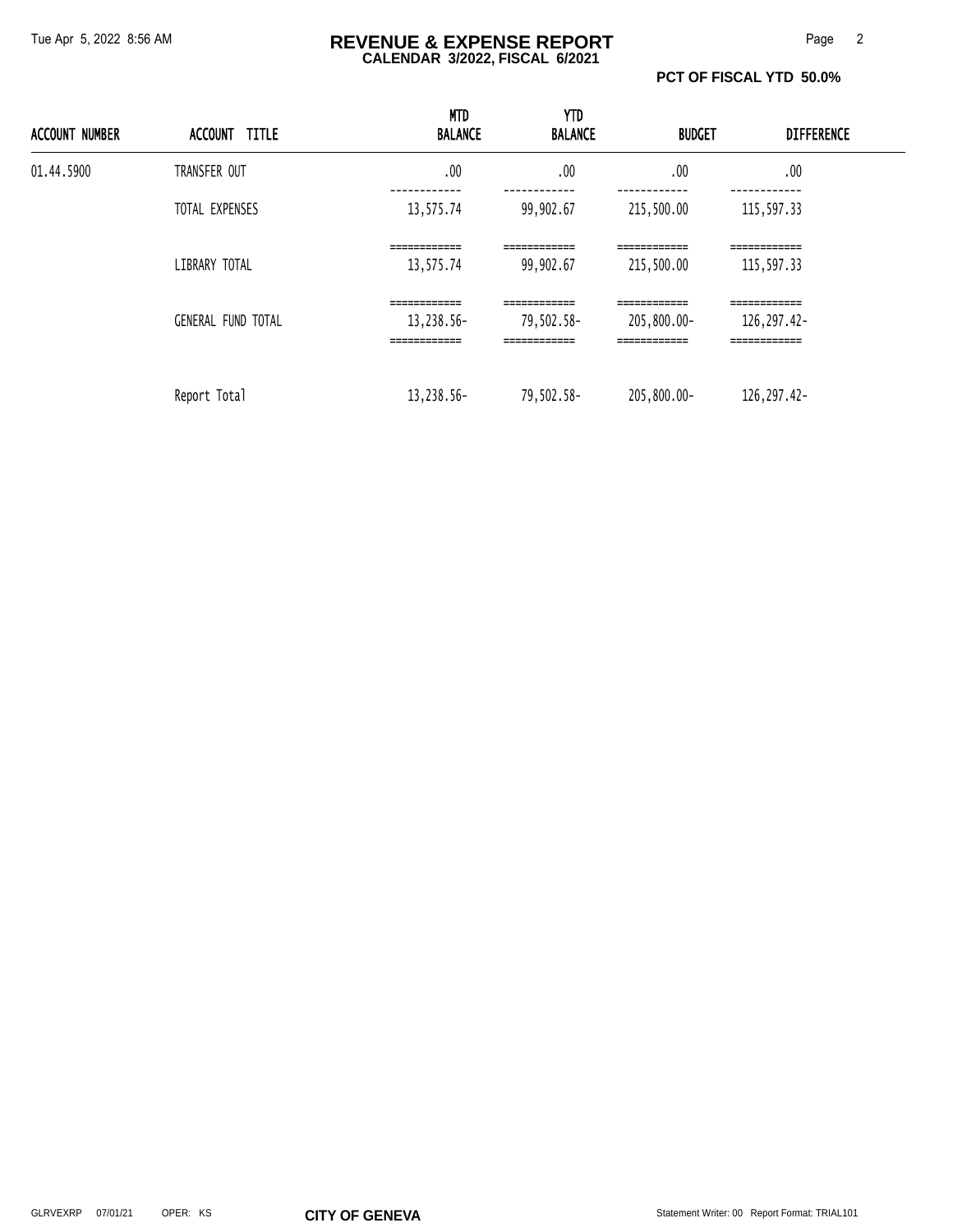#### Tue Apr 5, 2022 9:03 AM **GENERAL LEDGER HISTORY REPORT** Page 1  **FROM 3/2022 TO 3/2022**

|            | ACCOUNT NUMBER                                                                                                                                                |               | JOURNAL DATE PERIOD ACCT NO NAME | JOB/PO ACCOUNT TITLE                                                                                         | (FISCAL 6/2021 TO 6/2021)<br>INVOICE NO CHECK NO REFERENCE                                                                | DEBITS   | <b>CREDITS</b>                                                     | <b>NET CHANGE</b><br><b>ENDING BAL</b> |
|------------|---------------------------------------------------------------------------------------------------------------------------------------------------------------|---------------|----------------------------------|--------------------------------------------------------------------------------------------------------------|---------------------------------------------------------------------------------------------------------------------------|----------|--------------------------------------------------------------------|----------------------------------------|
| 01.44.4400 | RM9171 3/09/22 6/21<br>RM9171 3/09/22 6/21<br>RM9171 3/09/22 6/21<br>RM9184 3/18/22 6/21<br>RM9184 3/18/22 6/21<br>RM9184 3/18/22 6/21<br>RM9184 3/18/22 6/21 |               | FEES                             | LIBRARY FEES<br>LIBRARY FEES<br>LIBRARY FEES<br>LIBRARY FEES<br>LIBRARY FEES<br>LIBRARY FEES<br>LIBRARY FEES | FAXING FEES<br>VINYL CUTTER FE<br>OVERDUES FINES,<br>FAXING FEES<br>VINYL CUTTER FE<br>LASER CUTTER FE<br>ILL FEES, REPLA |          | 1,572.75<br>2.00<br>.30<br>14.60<br>42.00<br>6.00<br>5.50<br>25.99 |                                        |
|            | RM9184 3/18/22 6/21                                                                                                                                           |               |                                  | LIBRARY FEES                                                                                                 | RENEWAL NON RES                                                                                                           | .00.     | 20.00<br>116.39                                                    | 1,689.14                               |
|            | 01.44.4450<br>RM9171 3/09/22 6/21<br>RM9171 3/09/22 6/21<br>RM9184 3/18/22 6/21<br>RM9184 3/18/22 6/21<br>RM9184 3/18/22 6/21                                 |               | DONATIONS                        | LIBR DONATIONS<br>LIBR DONATIONS<br>LIBR DONATIONS<br>LIBR DONATIONS<br>LIBR DONATIONS                       | GENERAL DONATIO<br>BOOK SALE DONAT<br>GENERAL DONATIO<br>MEETING ROOM DO<br>BOOK SALE DONAT                               |          | 2,363.13<br>60.26<br>9.00<br>129.53<br>20.00<br>2.00               |                                        |
|            |                                                                                                                                                               |               |                                  |                                                                                                              |                                                                                                                           | $.00 \,$ | 220.79                                                             | 2,583.92                               |
|            |                                                                                                                                                               | REPORT TOTALS |                                  | TOTAL DEBITS / CREDITS                                                                                       |                                                                                                                           | .00      | 337.18                                                             |                                        |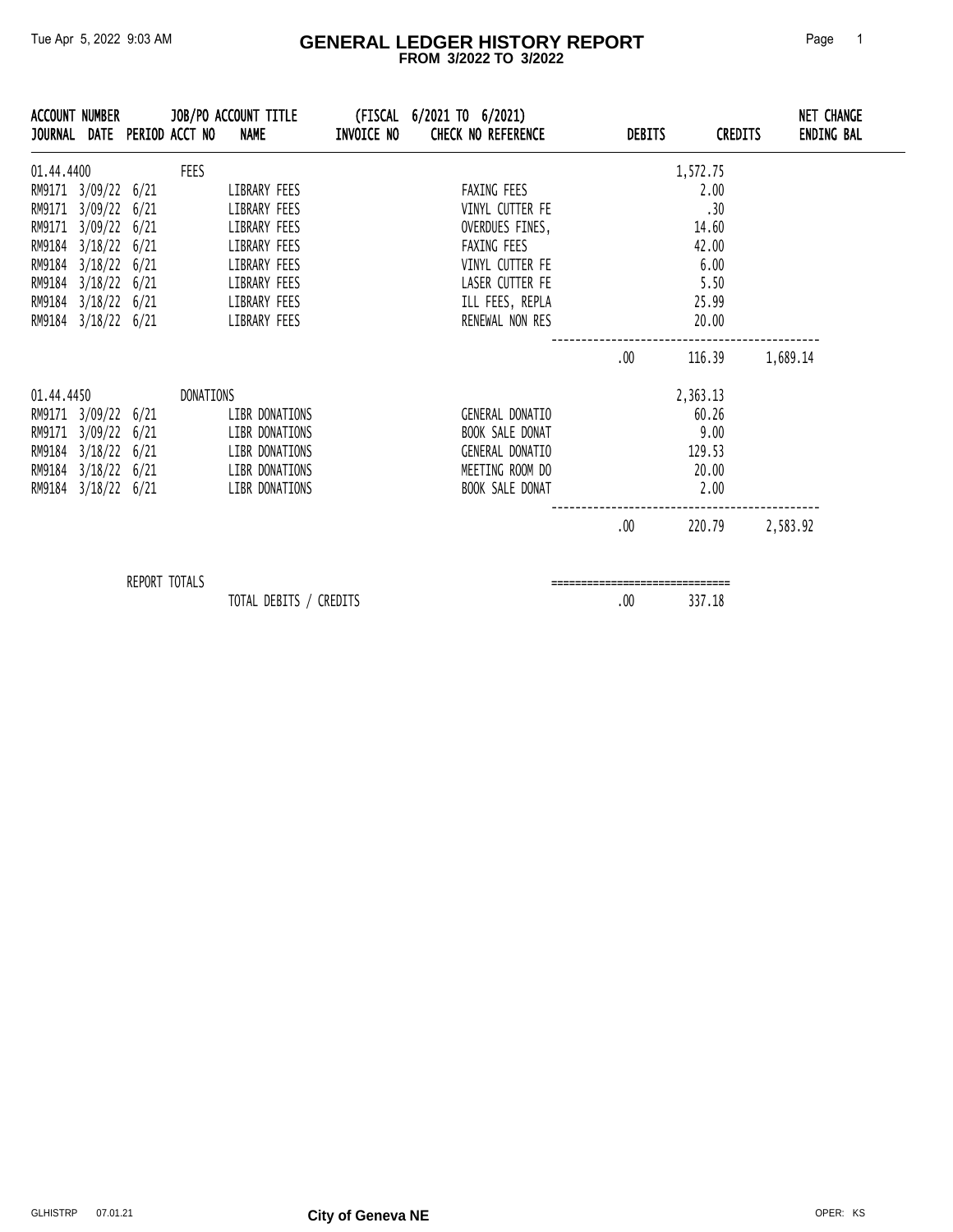#### Tue Apr 5, 2022 9:00 AM **GENERAL LEDGER HISTORY REPORT** Page 1  **FROM 3/2022 TO 3/2022**

| ACCOUNT NUMBER                                           |  | JOURNAL DATE PERIOD ACCT NO<br><b>NAME</b>                  | <b>INVOICE NO</b> | JOB/PO ACCOUNT TITLE (FISCAL 6/2021 TO 6/2021)<br><b>CHECK NO REFERENCE</b>                                                                   | <b>DEBITS</b>         | CREDITS | NET CHANGE<br><b>ENDING BAL</b> |
|----------------------------------------------------------|--|-------------------------------------------------------------|-------------------|-----------------------------------------------------------------------------------------------------------------------------------------------|-----------------------|---------|---------------------------------|
| 01.44.5000<br>PR3604 3/07/22 6/21<br>PR3609 3/21/22 6/21 |  | SALARIES-LIBRARY                                            |                   | PR DT: 3/05/22 3,598.30<br>PR DT: $3/19/22$ 3,649.57                                                                                          | 41,743.92             |         |                                 |
|                                                          |  |                                                             |                   |                                                                                                                                               | 7,247.87 .00          |         | 48,991.79                       |
| PR3604 3/07/22 6/21<br>PR3609 3/21/22 6/21               |  | 01.44.5001 FICA EXPENSE-LIBRARY                             |                   | PR DT: 3/05/22 258.87<br>PR DT: 3/19/22                                                                                                       | 3,031.21<br>262.50    |         |                                 |
|                                                          |  |                                                             |                   |                                                                                                                                               | 521.37                |         | $.00 \qquad 3,552.58$           |
| 01.44.5002<br>AP5313 3/22/22 6/21<br>AP5313 3/22/22 6/21 |  | RETIREMENT-LIBRARY<br>AP5313 3/22/22 6/21 152 AIG           |                   | 152 AIG 151 6 LIBRARY DEPT RE 134.11<br>178 AMERITAS 80 2 44647 LIBRARY EMPLOYE 391.90<br>1789 NATIONAL LIFE 14 2 44699 LIBRARY EMPLOYE 79.61 | 3,564.97              |         |                                 |
|                                                          |  |                                                             |                   |                                                                                                                                               | 605.62                |         | $.00 \qquad \qquad 4,170.59$    |
| 01.44.5005<br>AP5313 3/22/22 6/21                        |  | TRAINING & CONFERENCES<br>AP5313 3/22/22 6/21 629 FCDC      |                   |                                                                                                                                               | 914.62<br>80.73       |         |                                 |
|                                                          |  |                                                             |                   |                                                                                                                                               | 314.48                |         | $.00 \qquad 1,229.10$           |
|                                                          |  | 01.44.5008 EMP HEALTH INS LIBRARY                           |                   |                                                                                                                                               | 7,337.70              |         |                                 |
|                                                          |  |                                                             |                   |                                                                                                                                               | 1,556.10 .00 8,893.80 |         |                                 |
| 01.44.5102                                               |  | <b>CLEANING SUPPLIES</b>                                    |                   | AP5313 3/22/22 6/21 2689 DOLLAR GENERAL 62 3 44671 LIB PAPER/CLEAN                                                                            | 328.60<br>55.80       |         |                                 |
|                                                          |  |                                                             |                   |                                                                                                                                               | 55.80                 | .00     | 384.40                          |
| 01.44.5112                                               |  | <b>GRANT EXPENSE</b><br>AP5311 3/21/22 6/21 3909 KINGSLEY 2 |                   | 1 6053549 LIB GRANT EXPEN                                                                                                                     | 8,287.64<br>527.24    |         |                                 |
|                                                          |  |                                                             |                   |                                                                                                                                               | 527.24 .00 8,814.88   |         |                                 |
|                                                          |  | 01.44.5200 UTILITIES ELECTRIC                               |                   | AP5313 3/22/22 6/21 1408 NEBRASKA PUBLI 154 18 44706 1043 G STREET L                                                                          | 1,818.98<br>274.65    |         |                                 |
|                                                          |  |                                                             |                   |                                                                                                                                               | 274.65 .00 2,093.63   |         |                                 |
|                                                          |  | 01.44.5201 UTILITIES GAS                                    |                   | AP5313 3/22/22 6/21 208 BLACK HILLS EN 214 10 44656 LIBRARY 7729-94                                                                           | 1,213.62<br>123.46    |         |                                 |
|                                                          |  |                                                             |                   |                                                                                                                                               | 123.46                |         | .00 1,337.08                    |
| 01.44.5202                                               |  | UTILITIES PHONE<br>AP5313 3/22/22 6/21 2380 WINDSTREAM 183  |                   | 8 44725 LIRBARY PHONE                                                                                                                         | 642.81<br>126.49      |         |                                 |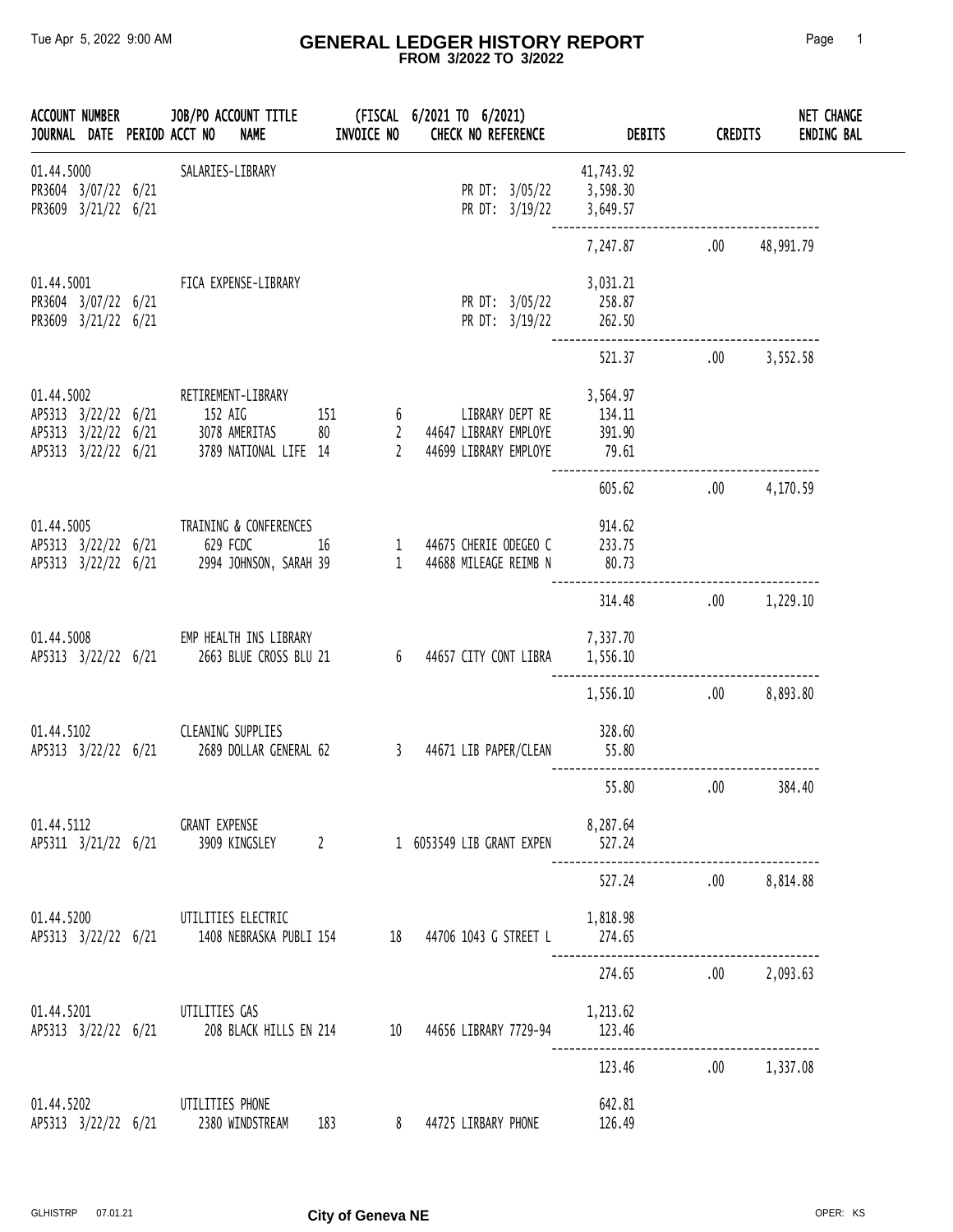#### Tue Apr 5, 2022 9:00 AM **GENERAL LEDGER HISTORY REPORT** Page 2  **FROM 3/2022 TO 3/2022**

|                                                                                                                 |  | JOURNAL DATE PERIOD ACCT NO<br><b>NAME</b>                                                                                                                                                           | <b>INVOICE NO</b>      | <b>CHECK NO REFERENCE</b>                                                                                                                                    | <b>DEBITS</b>                                                    | <b>CREDITS</b> | <b>NET CHANGE</b><br><b>ENDING BAL</b> |
|-----------------------------------------------------------------------------------------------------------------|--|------------------------------------------------------------------------------------------------------------------------------------------------------------------------------------------------------|------------------------|--------------------------------------------------------------------------------------------------------------------------------------------------------------|------------------------------------------------------------------|----------------|----------------------------------------|
| 01.44.5202                                                                                                      |  | UTILITIES PHONE                                                                                                                                                                                      |                        |                                                                                                                                                              | 642.81                                                           |                |                                        |
|                                                                                                                 |  |                                                                                                                                                                                                      |                        |                                                                                                                                                              | 126.49                                                           | $.00\,$        | 769.30                                 |
|                                                                                                                 |  | 01.44.5203 UTILITIES GARBAGE<br>AP5313 3/22/22 6/21 280 BURTON ENTERPR 316 3 44659 LIBRARY                                                                                                           |                        |                                                                                                                                                              | 98.00<br>20.50                                                   |                |                                        |
|                                                                                                                 |  |                                                                                                                                                                                                      |                        |                                                                                                                                                              | 20.50                                                            | .00            | 118.50                                 |
|                                                                                                                 |  | 01.44.5205 UTILITIES INTERNET<br>APS313 3/22/22 6/21 761 GENEVA BROADBA 269 4 44679 LIBRARY INTERNE                                                                                                  |                        |                                                                                                                                                              | 313.91<br>59.95                                                  |                |                                        |
|                                                                                                                 |  |                                                                                                                                                                                                      |                        |                                                                                                                                                              | 59.95                                                            | $.00 \,$       | 373.86                                 |
|                                                                                                                 |  | 01.44.5232 COMPUTER MAINT AGREEMENT                                                                                                                                                                  |                        | 2,667.71                                                                                                                                                     | 358.18                                                           |                |                                        |
|                                                                                                                 |  |                                                                                                                                                                                                      |                        |                                                                                                                                                              | 358.18                                                           | .00 3,025.89   |                                        |
| AP5313 3/22/22 6/21                                                                                             |  | 01.44.5500 SUPPLIES<br>AP5313 3/22/22 6/21 231 BRODART CO. 43<br>AP5313 3/22/22 6/21 231 BRODART CO. 44<br>2993 DEMCO<br>17                                                                          |                        | 1 44658 LIB SUPPLIES (5 68.05<br>1 44658 LIB SUPPLIES (5 154.94<br>1 44666 LIB SUPPLIES (7 166.90                                                            | 1,091.20                                                         |                |                                        |
|                                                                                                                 |  |                                                                                                                                                                                                      |                        |                                                                                                                                                              | 389.89                                                           | .00 1,481.09   |                                        |
|                                                                                                                 |  | 01.44.5501 OFFICE SUPPLIES<br>AP5311 3/21/22 6/21 2989 AMAZON.COM 234 1 6053546 LIB OFFICE SUPP 16.35                                                                                                |                        | 2,049.40                                                                                                                                                     |                                                                  |                |                                        |
|                                                                                                                 |  |                                                                                                                                                                                                      |                        |                                                                                                                                                              | 16.35                                                            | .00 2,065.75   |                                        |
| AP5311 3/21/22 6/21<br>AP5313 3/22/22 6/21<br>AP5313 3/22/22 6/21<br>AP5313 3/22/22 6/21<br>AP5313 3/22/22 6/21 |  | 01.44.5504 SUPPLIES BOOKS<br>AP5311 3/21/22 6/21 2989 AMAZON.COM 234<br>3748 BAKER AND TAYL 33<br>348 CENTER POINT L 28<br>348 CENTER POINT L 28<br>2994 JOHNSON, SARAH 38<br>3207 GALE/CENGAGE L 36 | 1<br>$\mathbf{2}$<br>1 | 2 6053546 LIB PRINTED MAT<br>1 6053547 LIB PRINTED MAT<br>44662 LIB PRINTED MAT<br>44662 LIB PRINTED MAT<br>2 44688 LIB REIMB FOR 3<br>44678 LIB PRINTED MAT | 6,529.79<br>369.46<br>678.20<br>79.01<br>25.87<br>33.98<br>46.30 |                |                                        |
|                                                                                                                 |  |                                                                                                                                                                                                      |                        |                                                                                                                                                              | 1,232.82                                                         | .00 7,762.61   |                                        |
| 01.44.5505<br>AP5313 3/22/22 6/21<br>AP5313 3/22/22 6/21<br>AP5313 3/22/22 6/21                                 |  | PROGRAMMING<br>755 GENEVA SUPER F 358<br>2689 DOLLAR GENERAL 62<br>2994 JOHNSON, SARAH 38                                                                                                            | $\mathbf{2}$<br>1      | 8 44681 LIB PROGRAMMING<br>44671 LIB TEEN ACTIVI<br>44688 PARKING GARAGE                                                                                     | 1,242.16<br>7.54<br>21.75<br>6.25                                |                |                                        |
|                                                                                                                 |  |                                                                                                                                                                                                      |                        |                                                                                                                                                              | 35.54                                                            | $.00\,$        | 1,277.70                               |
| 01.44.5506<br>AP5311 3/21/22 6/21<br>AP5311 3/21/22 6/21                                                        |  | SUPPLIES (NONPRINT)<br>2989 AMAZON.COM<br>3748 BAKER AND TAYL 34                                                                                                                                     | 234                    | 3 6053546 LIB NONPRINTED<br>1 6053548 LIB NON PRINTED                                                                                                        | 1,175.08<br>87.27<br>22.16                                       |                |                                        |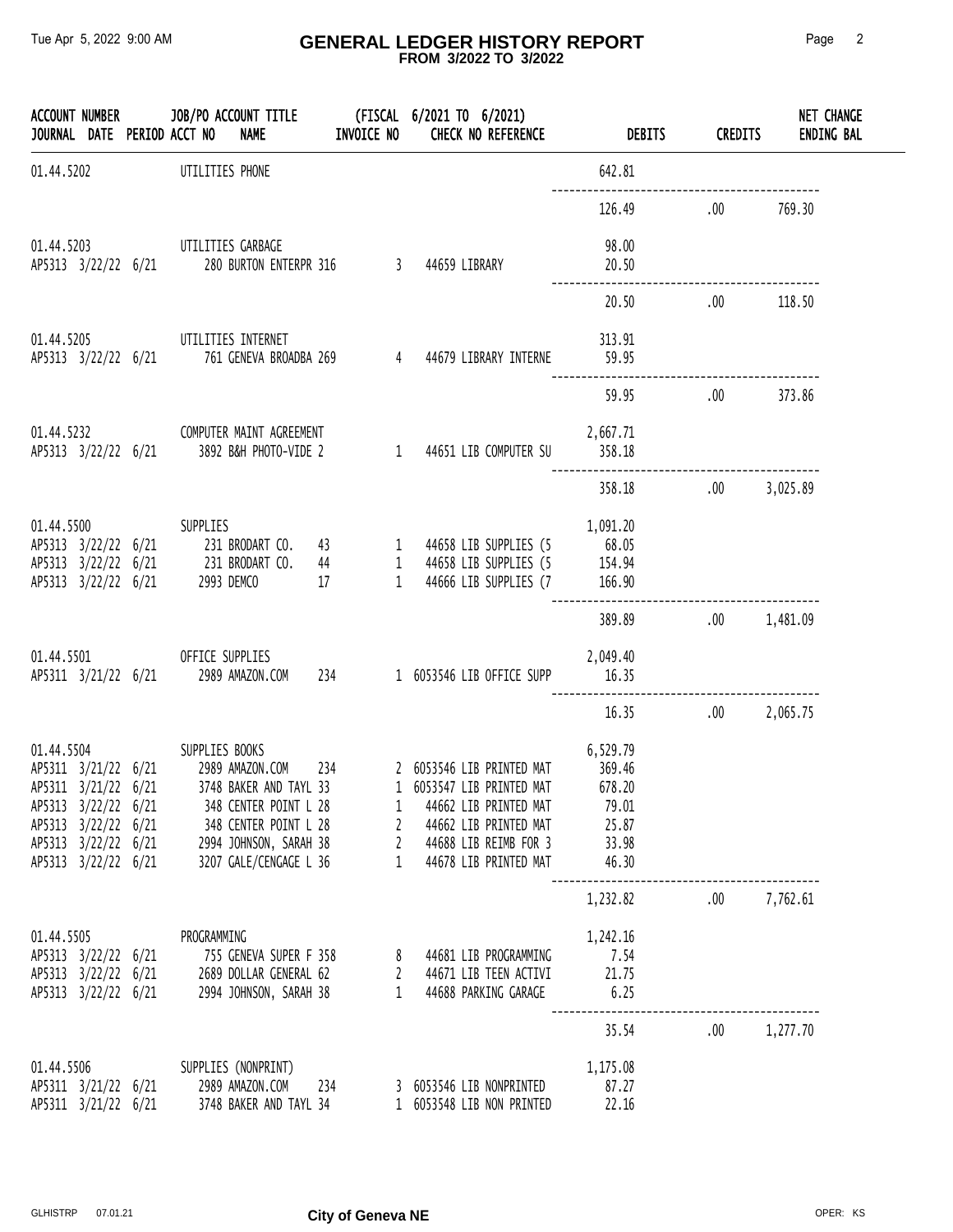#### Tue Apr 5, 2022 9:00 AM **GENERAL LEDGER HISTORY REPORT** Page 3  **FROM 3/2022 TO 3/2022**

| <b>ACCOUNT NUMBER</b><br>JOURNAL | DATE PERIOD ACCT NO | JOB/PO ACCOUNT TITLE<br>NAME | INVOICE NO | (FISCAL 6/2021 TO 6/2021)<br><b>CHECK NO REFERENCE</b> | <b>DEBITS</b> | <b>CREDITS</b> | NET CHANGE<br><b>ENDING BAL</b> |
|----------------------------------|---------------------|------------------------------|------------|--------------------------------------------------------|---------------|----------------|---------------------------------|
| 01.44.5506                       |                     | SUPPLIES (NONPRINT)          |            |                                                        | 1,175.08      |                |                                 |
|                                  |                     |                              |            |                                                        | 109.43        | .00            | 1,284.51                        |
|                                  | REPORT TOTALS       |                              |            |                                                        |               |                |                                 |
|                                  |                     | TOTAL DEBITS / CREDITS       |            |                                                        | 13,575.74     | .00            |                                 |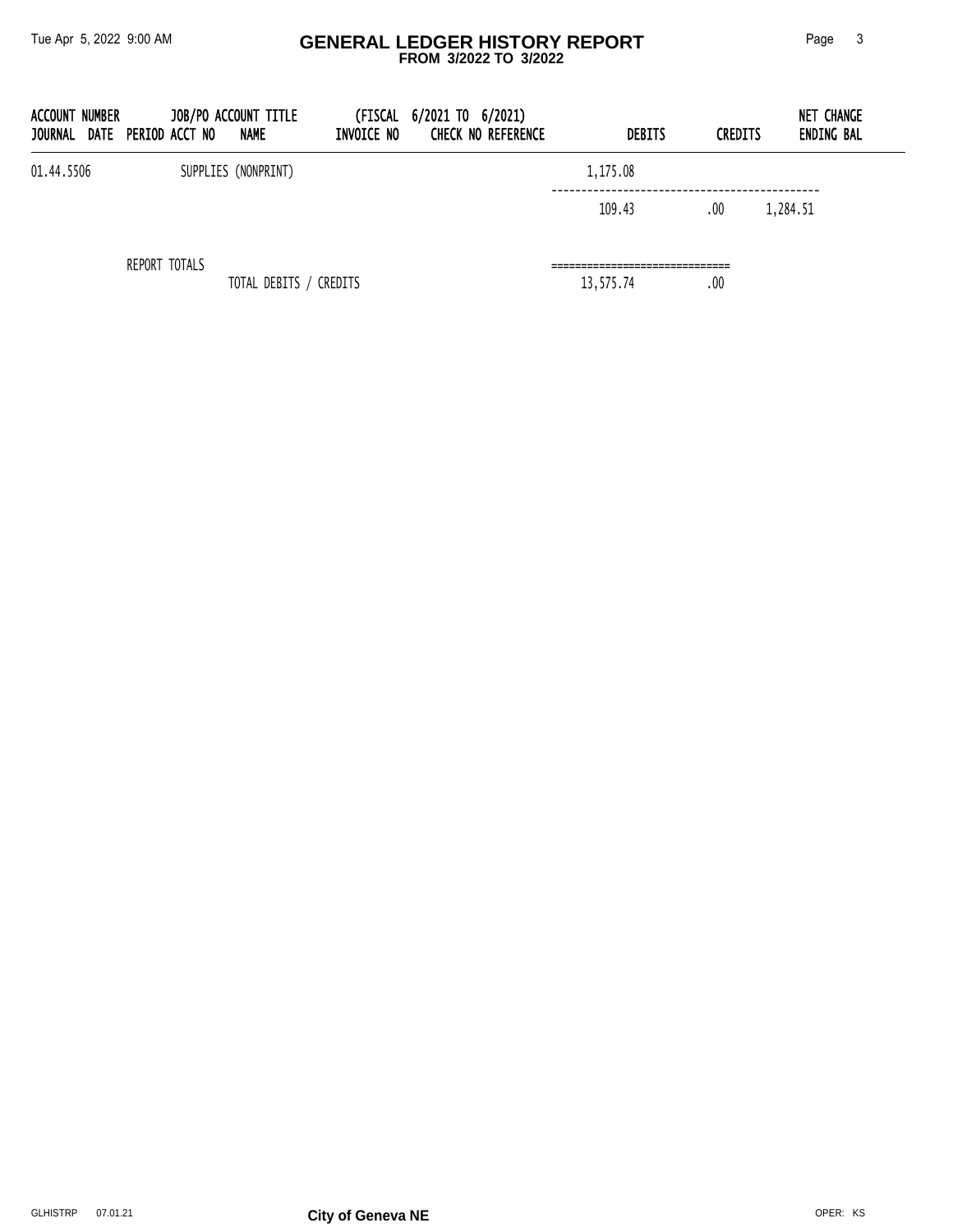# **Geneva Public Library April 2022 Revenue/Expense Report**

| Revenue from March 17, 2022 through April 15, 2022                  | Subtotal        | <b>Total</b> |
|---------------------------------------------------------------------|-----------------|--------------|
| Faxing fees                                                         | \$3.00          |              |
| Laminating fees                                                     | \$0.00          |              |
| 3D printing fees and donations                                      | \$0.00          |              |
| Vinyl cutter printing fees and donations                            | \$0.25          |              |
| Laser cutter fees and donations                                     | \$22.00         |              |
| ILL fees, Replacement costs, etc.                                   | \$15.00         |              |
| New Nonresident fee                                                 | \$40.00         |              |
| Renewal Nonresident fee                                             | \$20.00         |              |
| Renewal Township fee                                                | \$0.00          |              |
|                                                                     |                 |              |
| <b>General donations</b>                                            | \$132.07        |              |
| <b>Meeting Room donations</b>                                       | \$0.00          |              |
| <b>Book Sale donations</b>                                          | \$27.08         |              |
| ThriftBooks income                                                  | \$66.96         |              |
|                                                                     |                 |              |
| Grant revenue                                                       | \$1,000.00      |              |
|                                                                     |                 |              |
|                                                                     |                 |              |
| Memorial revenue (Maria Waring)                                     | \$25.00         |              |
| <b>Total income</b>                                                 |                 | \$1,351.36   |
|                                                                     |                 |              |
| Expenses from March 17, 2022 through April 15, 2022                 | <b>Subtotal</b> | <b>Total</b> |
| Invoices to pay                                                     |                 |              |
| Fillmore Central High School                                        | \$40.00         |              |
| Center Point (Inv. 1919900)                                         | \$27.27         |              |
| 34 Electric (removing pendant light, installing can light in entry) | \$215.03        |              |
| Kinetic (March invoice)                                             | \$131.96        |              |
| Glenwood (April invoice)                                            | \$59.95         |              |
| Geneva Home Center (Command hook refill)                            | \$7.78          |              |
| Black Hills Energy (March invoice)                                  | \$114.01        |              |
| NPPD (April invoice)                                                | \$267.05        |              |
| Can-Am (grant-funded cabinet)                                       | \$3,712.00      |              |
| Center Point (Inv. 1923914)                                         | \$79.71         |              |
| Geneva Home Center (pvc parts)                                      | \$18.13         |              |
| Geneva Home Center (potting soil)                                   | \$6.99          |              |
| Geneva Home Center (WD-40)                                          | \$3.99          |              |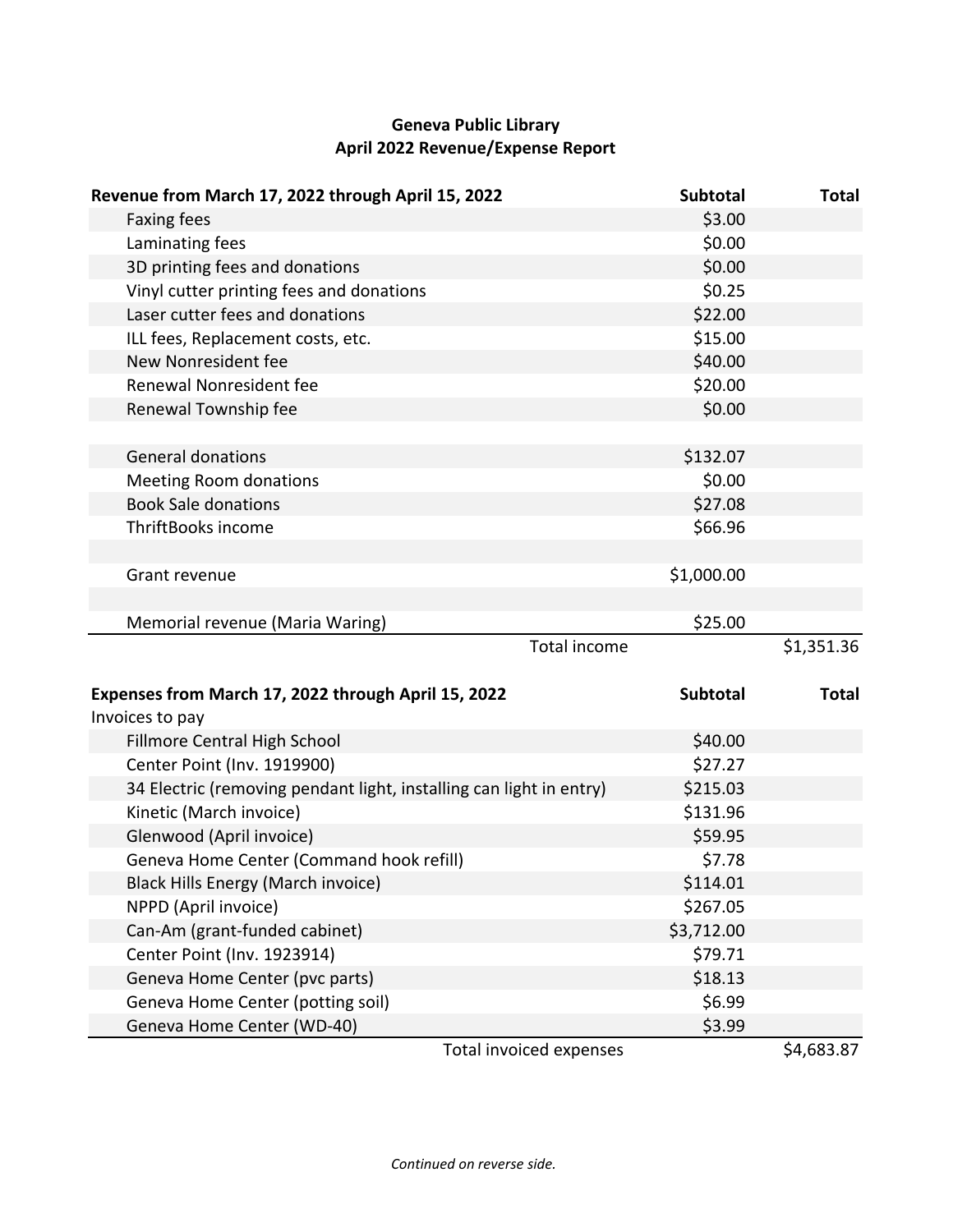## **Geneva Public Library April 2022 Revenue/Expense Report**

| Expenses from March 17, 2022 through April 18, 2022       | <b>Subtotal</b> | Total      |
|-----------------------------------------------------------|-----------------|------------|
| <b>Heartland Bank Credit Card</b>                         |                 |            |
| 2022-03-21 USPS                                           | \$7.26          |            |
| 2022-03-22 USPS                                           | \$3.63          |            |
| 2022-03-31 USPS                                           | \$3.03          |            |
| 2022-04-07 USPS                                           | \$8.46          |            |
| 2022-04-07 Golden Peak Media: Quiltmaker                  | \$19.97         |            |
| 2022-04-07 Golden Peak Media: F&P Quick + Easy Quilts     | \$19.98         |            |
| 2022-04-07 Golden Peak Media: F&P Love of Quilting        | \$19.95         |            |
| 2022-04-12 USPS                                           | \$3.03          |            |
| 2022-04-13 Nebraska Life                                  | \$25.00         |            |
| 2022-04-13 USPS                                           | \$3.63          |            |
| 2022-04-18 Amazon                                         | \$786.50        |            |
| 2022-04-18 Baker & Taylor (print materials)               | \$649.68        |            |
| Total credit card expenses                                |                 | \$1,550.12 |
| Dollar General Credit Card                                |                 |            |
| 2022-03-21 programming materials, cleaning/paper supplies | \$50.30         |            |
| 2022-03-25 Easter Egg event supplies                      | \$34.60         |            |
| 2022-04-05 cleaning, programming, office supplies         | \$22.00         |            |
| Total charged expenses                                    |                 | \$106.90   |

As required by Nebraska Statute 51.209, the Geneva Public Library Board requests, with this voucher, the above expenses be paid by the City of Geneva.

Library Board President **Date** 

Library Board Secretary **Date** 

Date filed with the City Clerk/Treasurer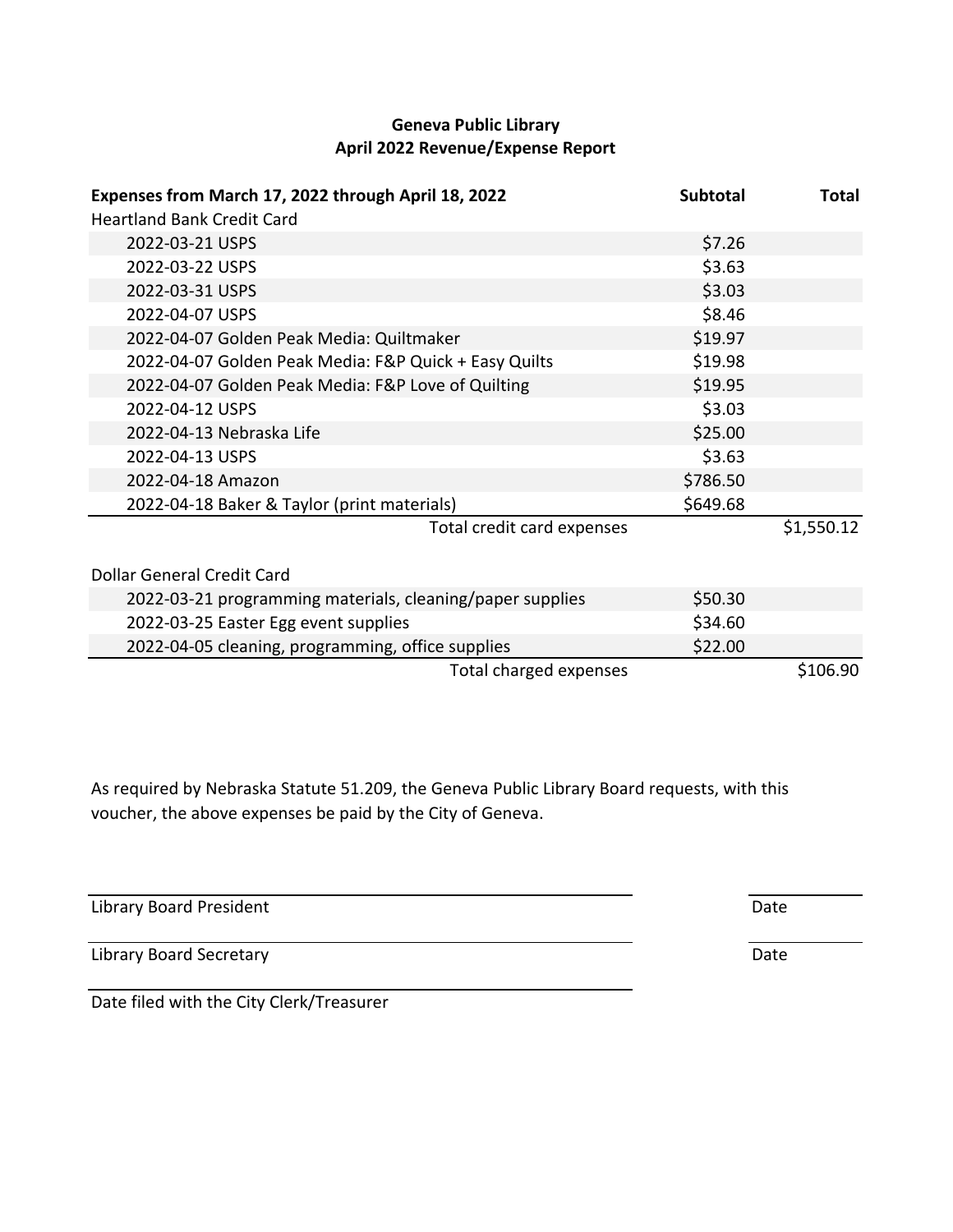## **Geneva Public Library March 16, 2022 through April 15, 2022**

|                            | <b>Added</b>    | r hysical Holdings & Circulation Report<br><b>Deleted</b> | Total # of      | % of            | <b>Checkouts</b> |
|----------------------------|-----------------|-----------------------------------------------------------|-----------------|-----------------|------------------|
| <b>Material Type</b>       | <b>Holdings</b> | <b>Holdings</b>                                           | <b>Holdings</b> | <b>Holdings</b> | this Period*     |
| Unassigned                 |                 |                                                           |                 |                 |                  |
| <b>Adult Fiction</b>       | 25              | $\overline{2}$                                            | 6,359           | 26.82%          | 314              |
| <b>Adult Nonfiction</b>    | 5               |                                                           | 2,212           | 9.33%           | 46               |
| <b>Christian Fiction</b>   | 8               |                                                           | 1,376           | 5.80%           | 75               |
| Biography                  | 3               |                                                           | 425             | 1.79%           | 13               |
| <b>Audiobooks</b>          |                 |                                                           | 792             | 3.34%           | 20               |
| <b>DVD</b>                 | 6               |                                                           | 3,901           | 16.45%          | 274              |
| <b>Serial Publication</b>  | 27              |                                                           | 926             | 3.91%           | 30               |
| Music (CD)                 |                 |                                                           | 25              | 0.11%           | 15               |
| <b>YA Fiction</b>          | 5               | $\mathbf{1}$                                              | 594             | 2.50%           | 26               |
| <b>YA Nonfiction</b>       |                 |                                                           | 8               | 0.03%           |                  |
| YA Graphic Novels          |                 |                                                           | 17              | 0.07%           |                  |
| YA Audiobooks              |                 |                                                           | 9               | 0.04%           |                  |
| <b>Juv Fiction</b>         | 8               |                                                           | 2,030           | 8.56%           | 54               |
| <b>Juv Nonfiction</b>      |                 |                                                           | 1,155           | 4.87%           | 44               |
| Juv Biography              | 1               |                                                           | 101             | 0.43%           |                  |
| Juv Graphic Novel          | 5               |                                                           | 146             | 0.62%           | 71               |
| <b>Juv Audiobooks</b>      |                 |                                                           | 35              | 0.15%           |                  |
| <b>First Readers</b>       |                 |                                                           | 371             | 1.56%           | 86               |
| Easy                       | 8               |                                                           | 1,936           | 8.16%           | 189              |
| <b>Board Books</b>         |                 |                                                           | 124             | 0.52%           | 37               |
| Cake Pans                  |                 |                                                           | 89              | 0.38%           | $\mathbf{1}$     |
| <b>Rotating Collection</b> |                 |                                                           | $\overline{2}$  | 0.01%           | 68               |
| Games                      | 5               |                                                           | 6               | 0.03%           | $\mathbf{1}$     |
| Kits                       |                 |                                                           | 32              | 0.13%           | $\mathbf 1$      |
| Yearbooks                  |                 |                                                           | 112             | 0.47%           |                  |
| Genealogy                  |                 |                                                           | 878             | 3.70%           |                  |
| Keys/Equipment             |                 |                                                           | 22              | 0.09%           | 17               |
| <b>Use Records</b>         |                 |                                                           | 26              | 0.11%           | 655              |
| Library of Things          | $\mathbf{1}$    |                                                           | 4               | 0.02%           |                  |
| Total                      | 107             | 3                                                         | 23,713          | 100%            | 2,037            |
| compared to last month     | -26%            | $-94%$                                                    | 0%              |                 | 41%              |
| compared to last year      | $-5%$           | $-57%$                                                    | 2%              |                 | 40%              |

#### **Physical Holdings & Circulation Report**

\* Circulation statistics include renewals but NOT auto-renewals.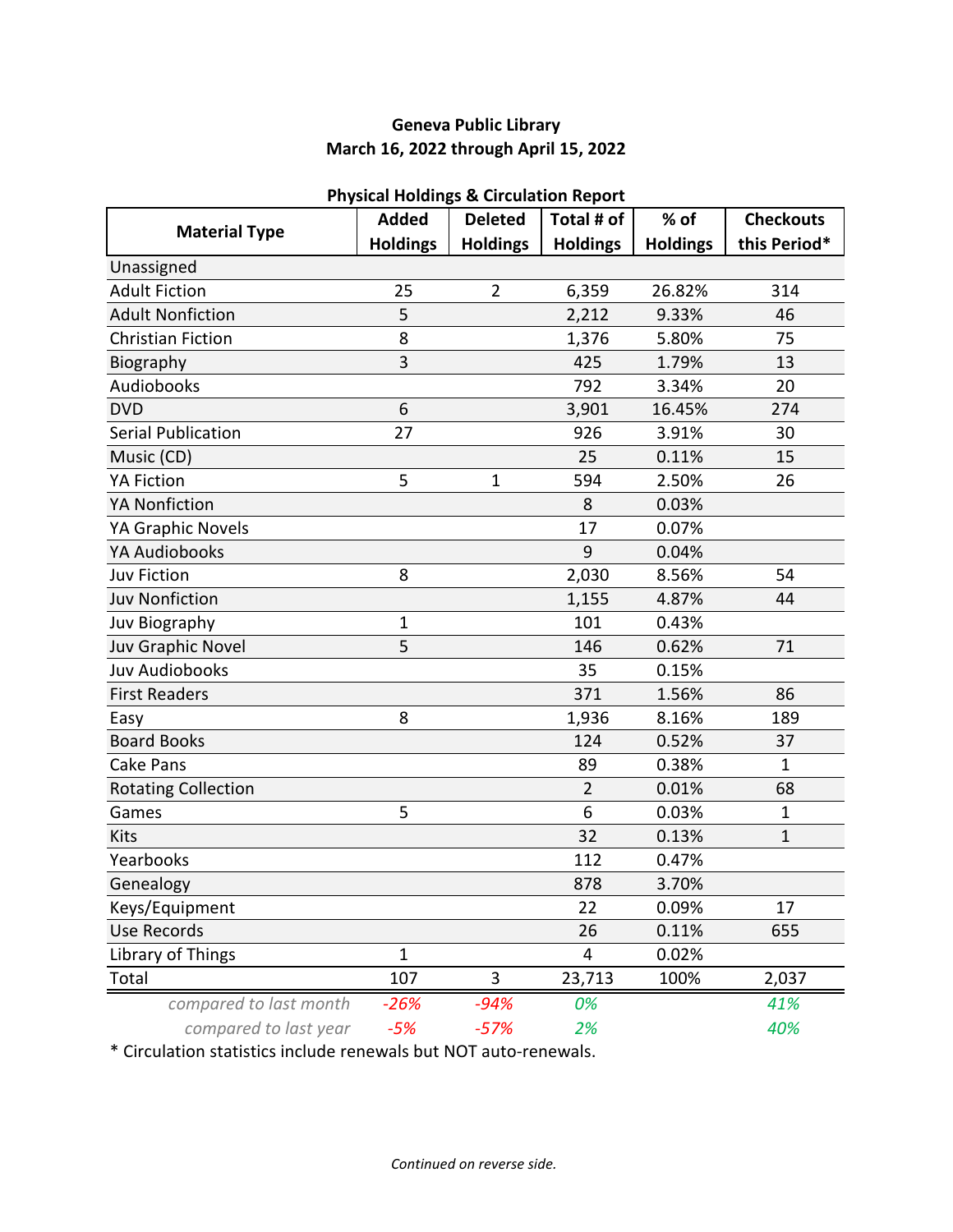## **Geneva Public Library March 16, 2022 through April 15, 2022**

#### **OverDrive Holdings & Circulation Report**

|                      |  | Total # of    | $%$ of        | <b>Checkouts</b> |
|----------------------|--|---------------|---------------|------------------|
| <b>Material Type</b> |  | <b>Titles</b> | <b>Titles</b> | this Period      |
| ebooks               |  | 36,466        | 59%           | 341              |
| audiobooks           |  | 20,800        | 34%           | 219              |
| magazines            |  | 3,921         | 6%            | 9                |
| videos               |  | 355           | 0.6%          |                  |
| Total                |  | 61,542        | 100%          | 572              |

- *ebook checkouts compared to last month -19%*
- *audiobook checkouts compared to last month -10%*
- *magazine checkouts compared to last month 13%*
	- *video checkouts compared to last month 200%*
	- *ebook checkouts compared to last year 22%*
- *audiobook checkouts compared to last year 38%*
- *magazine checkouts compared to last year -18%*
	- *video checkouts compared to last year n/a*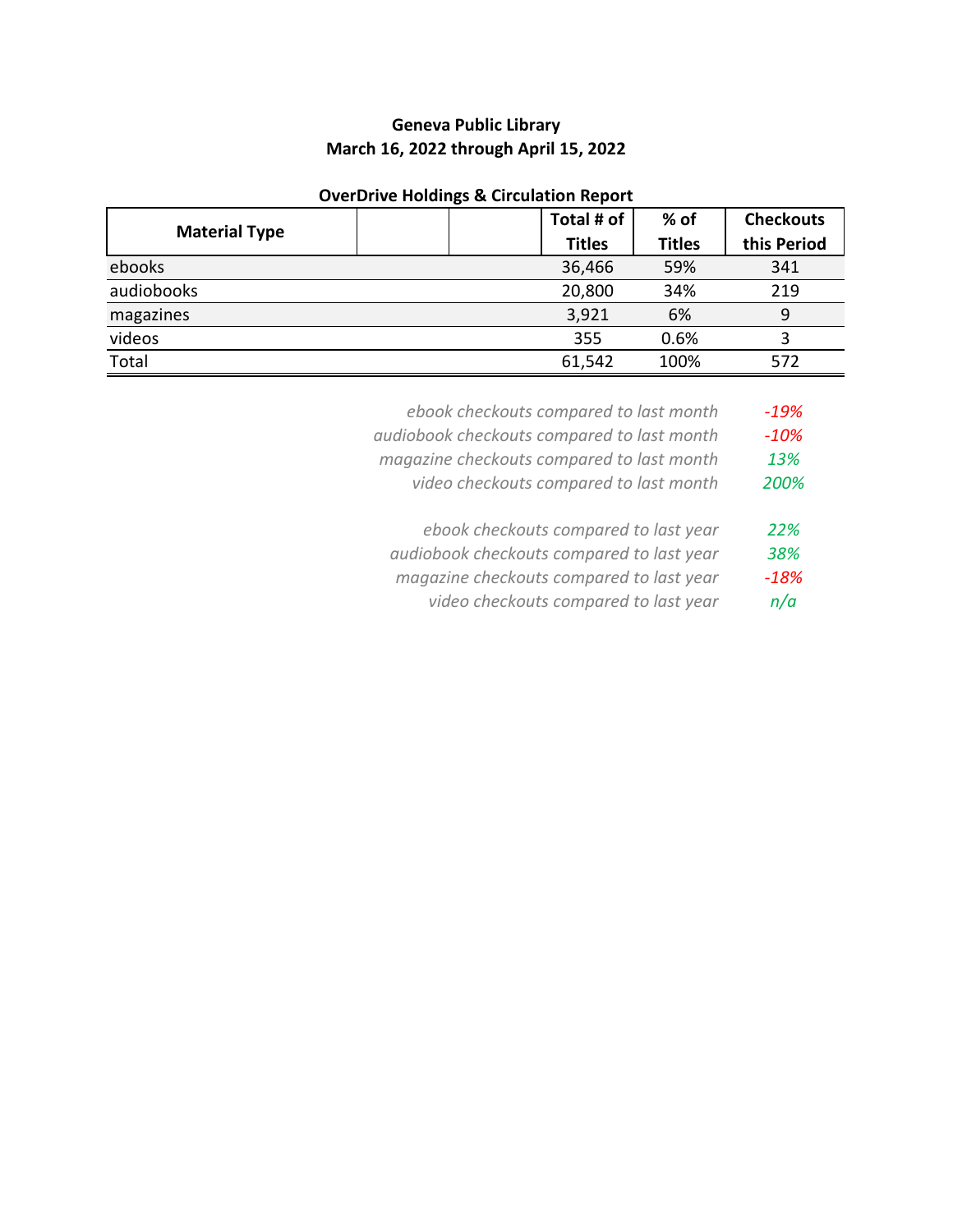## **Geneva Public Library Librarian's Report April 2022**

#### **Library Status**

The average traffic counts are as follows:

|                   | <b>Door Count</b> | Computer<br><b>Users</b> | <b>Patron Calls</b> | Indoor<br><b>Book</b><br><b>Drop Use</b> | <b>Alley</b><br><b>Book</b><br><b>Drop Use</b> |
|-------------------|-------------------|--------------------------|---------------------|------------------------------------------|------------------------------------------------|
| October 2021      | 42                | 14                       | 4                   | 13                                       | n/a                                            |
| November 2021     | 42                | 10                       | 5                   | 10                                       | n/a                                            |
| December 2021     | 41                | 11                       | 6                   | 10                                       | n/a                                            |
| January 2022      | 35                |                          | 5                   | 12                                       | n/a                                            |
| February 2022     | 36                | 9                        | 5                   | 12                                       | n/a                                            |
| <b>March 2022</b> | 39                | 9                        | 4                   | 10                                       | n/a                                            |
| April to date     | 45                | 10                       | 4                   | 10                                       | $5*$                                           |

\* Alley book drop average is only across five days.

#### **Grants**

The alley book drop was installed by City Maintenance staff on Tuesday, April 19. The Youth Grant for Excellence has a book purchase to be finalized, and then to host some sort of open house or event to raise awareness of these new items, for the grant to be completed. The new cabinet system for behind the circulation desk arrived April 1. There was shipping damage incurred so the manufacturer gave us a \$200 (33.6134 percent) discount off the price of the damaged cabinet.

#### **Programming**

Summer Reading activities will start Monday, May 23, 2022, with youth and adult reading records; and in-person storytime and activity events will start June 1, 2022.

The April Teen Activities Group (T.A.G.) event featured stomp rockets, seed bombs, rock painting, and mini ice cream cones.

| $\vert$ Oct 18, 2021 | 11 attendees, 2 staff | Feb 14, 2022 | 13 attendees, 2 staff |
|----------------------|-----------------------|--------------|-----------------------|
| Nov 15, 2021         | 11 attendees, 2 staff | Mar 21, 2022 | 9 attendees, 2 staff  |
| Dec 20, 2021         | 5 attendees, 2 staff  | Apr 18, 2022 | 7 attendees, 2 staff  |
| Jan 10, 2022         | 6 attendees, 2 staff  |              |                       |

#### LEGO® Night attendance:

| $\vert$ Oct 28, 2021               | 29 attendees, 1 staff | Feb 24, 2022 | 13 attendees, 1 staff |
|------------------------------------|-----------------------|--------------|-----------------------|
| Nov (no event due to Thanksgiving) |                       | Mar 24, 2022 | 13 attendees, 1 staff |
| Dec 23, 2021                       | 3 attendees, 1 staff  | Apr 28, 2022 | (after Board meeting  |
| Jan 27, 2022                       | 7 attendees, 1 staff  |              |                       |

| Feb 14, 2022 | 13 attendees, 2 staff |
|--------------|-----------------------|
| Mar 21, 2022 | 9 attendees, 2 staff  |
| Apr 18, 2022 | 7 attendees, 2 staff  |
|              |                       |

| Oct 28, 2021                       | 29 attendees, 1 staff | Feb 24, 2022 | 13 attendees, 1 staff      |
|------------------------------------|-----------------------|--------------|----------------------------|
| Nov (no event due to Thanksgiving) |                       | Mar 24, 2022 | 13 attendees, 1 staff      |
| Dec 23, 2021                       | 3 attendees, 1 staff  | Apr 28, 2022 | (after Board meeting date) |
| Jan 27, 2022                       | 7 attendees, 1 staff  |              |                            |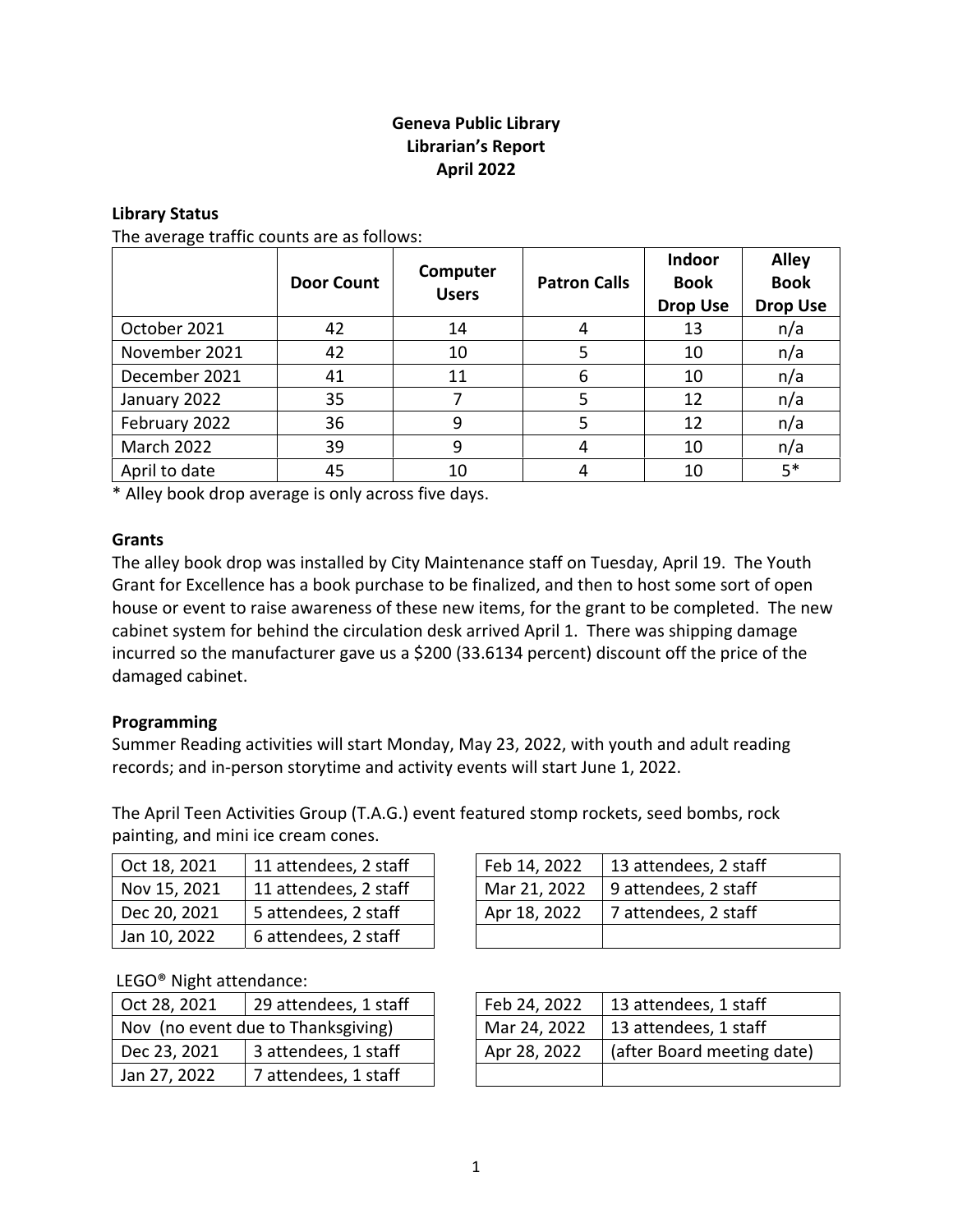The Easter Egg Decorating event, in partnership with the Geneva Parks & Recreation Department, was held Wednesday, April 6, 2022, from 2:00 to 6:00 p.m. There were 24 man hours involved in boiling all the eggs, countless number of hours of other prep and clean-up work between three library staff and four City employees, and ten man hours of time spent working the actual event. There were 119 youth and approximately 100 adults attending.





The Chris Helzer speaking event was held Thursday, April 21, 2022, from 7:00 to 8:30 p.m. There were 30 adults and one teen in attendance. This event was co-sponsored by the library and the Geneva Women's Club. It was a very nice program!

| Date     | Total        | <b>New</b>   | Number of | Number of  | <b>Average Session</b> |
|----------|--------------|--------------|-----------|------------|------------------------|
|          | <b>Users</b> | <b>Users</b> | Sessions  | Page Views | Duration               |
| Oct 2021 | 271          | 250          | 416       | 8,842      | 20 minutes             |
| Nov 2021 | 137          | 111          | 270       | 9,414      | 34 minutes             |
| Dec 2021 | 73           | 55           | 141       | 4,287      | 31 minutes             |
| Jan 2022 | 110          | 89           | 234       | 7,959      | 32 minutes             |
| Feb 2022 | 85           | 67           | 206       | 5,548      | 37 minutes             |
| Mar 2022 | 458          | 438          | 654       | 8,508      | 15 minutes             |

## **Newspaper Database Statistics**

## **Building & Grounds**

34 Electric anticipates they will receive all the inventory and be ready to change out the lights throughout the library the first week in May.

Forty Fillmore Central 3rd graders came to the library on Earth Day, Friday, April 22, 2022, at 1:00 p.m. to plant marigolds, pick up sticks, and have a snack. There were four school staff and four library/Secret Garden staff. Barbur Floral donated all the marigolds. This year we tried placing recycled bottles over each marigold as the students planted them, to help protect them from other students as well as during the mulching during the clean-up date.

The Secret Garden spring clean-up date was Saturday, April 23, 2022, from 1:00 to 4:00 p.m. There were 18 in attendance. We had so much mulch left over last year that we only ordered 15 cubic yards instead of the usual 20, but we were woefully short when we finished.